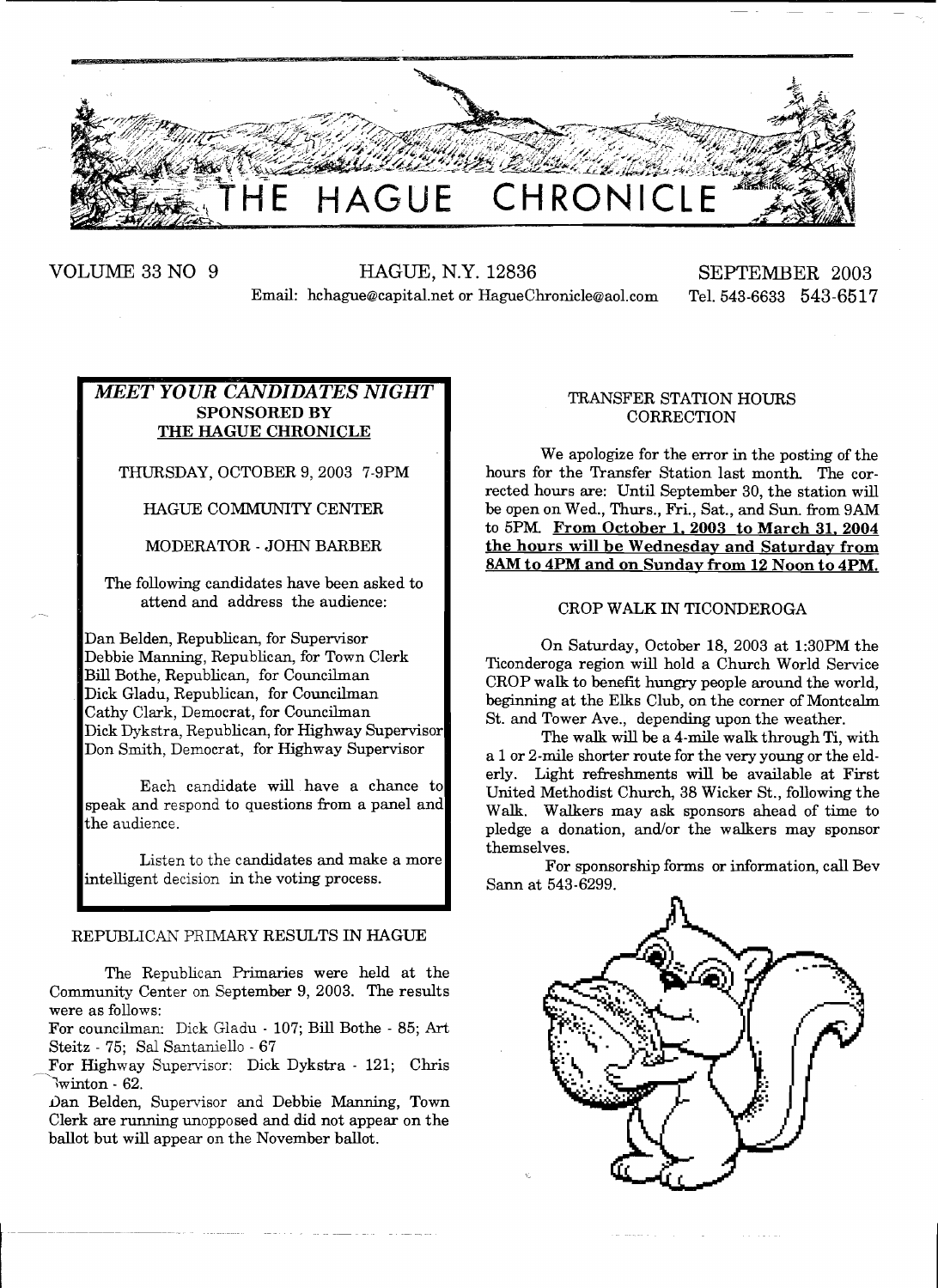# HAGUE SENIOR CITIZENS CLUB

Our senior picnic was wonderful, as usual. Thanks everyone for your work, your time, your support, and your good cooking. Speaking of cooking - do we have all of your favorite recipes for the cookbooks we Seniors are aiming to publish soon? The deadline is September 23, which is the day of our luncheon cruise on the Lac du Saint Sacrement.

On Tuesday, September 23 we will assemble at 10:15AM at the Community Center parking lot. At 10:30AM we will carpool to the steamship dock at Lake George Village. Please check your name off with us in the parking lot or tell us if your group leaves from home.

There is still time to sign up for the trip to Blue Mountain Lake to the Adirondack Museum on We'll carpool at 9AM at the Community Center parking lot. Please feel free to invite family friends. Admission is free. Just bring your license or another proof of address. Pack a bag lunch or buy lunch in the cafeteria.

On Saturday, Oct. 11 from lOAM to 4PM we Seniors plan to have a White Elephant Collector's Sale along with baked goods and other fall fare - apples, cider, donuts, pumpkins, hot dogs and more, at the Community Center parking lot. This will be a fund raiser to benefit the 2004 Memorial Day Celebration. We need everybody to pitch in at workshops - we'll let you know when and where. It'll be fun! ... ci

# FOR WOMEN ONLY!!

An invitation to step out of the rushed pace of your day into a peaceful, beautiful space where you can feel at ease and relax for an hour or so.

WHO: The Ecumenical Women's Spiritual Group for women of all faiths. WHERE: Brookside, Silver Bay Association

WHEN: Thursday, October 2, 10 - 1l:30AM

WHAT: Monthly workshops and dialogues over coffee WHY: Discussions of women's perspectives on faith HOW: With Sr. Fran Husselback, through guided reading, discussion and prayerful reflection.

We'd like your input about the best day and time to meet. Please call Sr. Fran at 543-8828 ext. 10 or let her know at the October 2nd meeting. See you there!

# HOPE CANCER SUPPORT GROUP

The Cancer Support Group holds a monthly meeting the third Sunday of each month at 6PM at the Blessed Sacrament Church Rectory. Everyone is welcome. The next two meetings are September 21 and October 19th.

# GLENS FALLS SYMPHONY

Glens Falls Symphony Orchestra is coming back home, after a year of concerts in various venues due to the refurbishing of the Glens Falls High School. The first concert of the new season is scheduled for Sunday, September 21, 2003 at 4PM in the Performing Arts Center of the Glens Falls High School. The theme of the concert is "Moor and Heather" with the sounds of pipes and horns, the beautiful tones of Concert Master Michael Emery's violin and the exciting, dance· like strains of a Scottish Symphony.

Tickets are \$20 for all adults and \$10 for stu· dents.

# MEETING AT THE HAGUE BAPTIST CHURCH September 5, 2003.

For many years the Hague Baptist Church parking lot has been made available to the residents of Hague on an unrestricted basis. Because of its central location and proximity to the Post Office it has been used as a parking area and a convenient turnaround.

Some time ago the Board of Trustees decided to improve the appearance of the parking area by paving it. Concurrently the Board of Trustees decided to invite the Hague community to a meeting to seek input, elicit suggestions and open a dialog as to the appropriate use of the parking lot. Rev. Buchanan chaired the meeting and stated that the Hague Baptist Church has always been and wishes to continue to be a friendly member ofthe community and would like to continue the relationship which reflects harmony, peace and understanding. The Hague Baptist Church is part of the community and would like to share its resources with the town. At the same time this is private property and the need of the church comes first.

The Baptist Church has never denied the use of its parking lot for any reasonable request and will continue to do so. While attendance at the meeting was less than expected several suggestions were offered to those present and it was agreed that the meeting was a productive one. Rev. Buchanan stated that the Board of Trustees will review the suggestions and will issue a policy statement at an appropriate time... R. Meola

# HAGUE CARTOON MUSEUM

Saturday, September 27 has been designated a Voluntary Work Day at the Hague Cartoon Museum. Hours are 10AM to 4PM for anyone who wishes to help pack up the many framed cartoons to be shipped elsewhere. Those interested in helping with the project for an hour or longer should contact Stan and Cathie Burdick at 543-8824. Help will be greatly appreciated.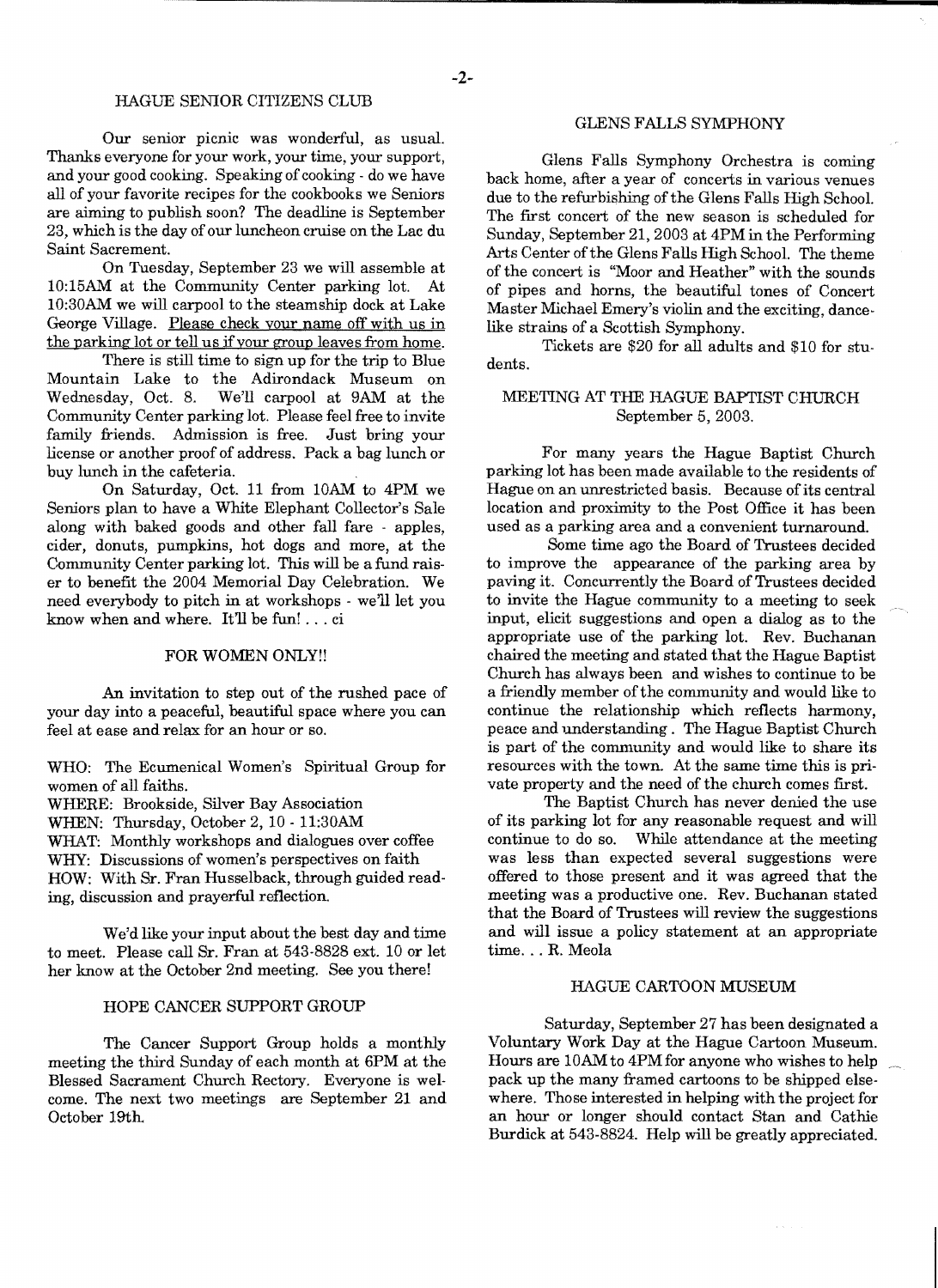# ZONING BOARD OF APPEALS - *8/21/03*

The Hague ZBA met with Chairman Robert ioetsch absent and Mary Lou Doulin absent. There being no business to conduct, ZEO Tim Costello led a discussion on SEQRA (NYS Environmental Quality Assessment). Tina King asked, "Is it our (the ZBA's) responsibility, or the Zoning Enforcement Officer's, to see that SEQRA is done?" Mr. Costello replied that the ZEO would request a SEQRA when necessary but the ZBA has the responsibility to see that it is done. Mr. Costello made the "SEQRA Cookbook" and related brochures available to the members present....js

#### HAGUE PLANNING BOARD - *9/4/03*

The Planning Board met with Nancy Harrigan and John Brown absent. Both were out of town.

Under sub-division/lot line change, two proposals were presented and Public Hearings were scheduled for October 2 at 7 pm. The applicants were WoodrufflLucier (76.08-1-23), 205 Silver Bay Rd and CloselWoodruff (76.08-1·21), Paine Rd, Silver Bay.

Art Belden (24-1-34), 9064 Graphite Mt. Rd, requested a sub-division to create 4 new lots between 3 acres and 5.3 acres.

Mattison (42·1-14.1), Decker Hill Rd, submitted a sketch plan to create a 2 lot sub-division.

. A site-plan review will be held for Whisher (12.18-1 15.2), Lake Shore Drive, who would like to construct a single family dwelling on a site where an existing dwelling was removed. The house will have its own septic system and the restaurant (The View) will use a holding tank.

Ragot (42.20-1-6), Lake Shore Drive, across from Cape Cod Village, would like to build a single family dwelling within 50' of a brook and a site review is needed.

The Board approved the Christmas Tree farm on the Costello property (10-1-35), Summit Drive.

The Board is now using a new site plan application form....js

#### TOWN BOARD MEETING - 9/9/03

The Board met with all members present and after the Pledge of Allegiance, a moment of silence was held for George McKeon.

Dave Decker, Lake George Watershed Conference, brought greetings from Randy Daniels, Secretary of State. Mr. Decker is going to the local municipalities to give an overview of the Watershed conference. He was impressed by the high public atten dance at the Board meeting in Hague. Mr. Decker xplained that the Lake George Watershed Conference is not a level of government but towns and organizations around the lake belong to it in order to bring all parties together for a water quality management plan and to attract grant dollars. He noted that they have a web site (www.lakegeorge2000.org) and a TV show. Video tapes are available of previous shows which will be aired on the Ticonderoga cable access station. The shows look at issues that affect water quality. Among them are zebra mussels, milfoil, and wastewater treatment. A written synopsis of the work was given to Town Board members. The Watershed Conference staff has created databases and maps which are available. Mr. Decker recognized the participation of Supervisor Belden who chairs the Project Review Committee and said that Hague has been an active and supportive member of the Conference. Their meetings are open and the public is encouraged to come.

Judy Stock, reporter for The Hague Chronicle, expressed surprise at the article in the August 29, 2003 Lake George Mirror headlined "Hague Taking Action Against Illegal Residence." She quoted the Mirror as stating, "Last June, the couple (from Scarsdale) received permits to construct a 24' high, 597 sq. ft building. Instead they build (sic) a 28' ft high building with 1,358 sq ft of living space, a full basement, a wrap around porch and a bathroom." Further that, "An attorney retained by the town, Robert McNally...has informed the couple that they must 'correct the deficiencies in the building...' ." Ms. Stock asked the Board if these facts are correct. They asked the Board if these facts are correct. responded that the dimensions of the permit are correct but would not comment about the actual building since it is "in the hands of the lawyer". Ms. Stock also questioned the larger issue of the use of executive session and these details not being made available to The Hague Chronicle.

The Board approved the minutes and the paying of the General & Highway Claims.

#### Committee Reports;

Highway - Bill Bothe discussed the Hague Brook Stream Bank Stabilization done under the auspices of the Warren County Soil and Water Department. Hague has been helping them by providing in kind services and will get back to the work on Decker Hill. The highway department is starting to stock pile sand for winter work. They have done some work on the steps at the public dock and fixed the fence on the waterfall traiL The grinder pump has been put in at the beach but they are waiting for the well to be dug before putting in the pump at the Community Center. Regarding the issue on Yaw Rd, they have met with the Town attorney and a proposal will be given to Board before work is done. In response to a question from Bruce Clark about road work still to be done from the sewer construction, it was stated that the work is "still on the punch list."

Museum & Historian - Councilman Meola read the report from Mrs. Andrus who noted that she had received an inquiry about the Patchen family.

 $($  Cont. on page  $4$  - Town Board $)$  09/03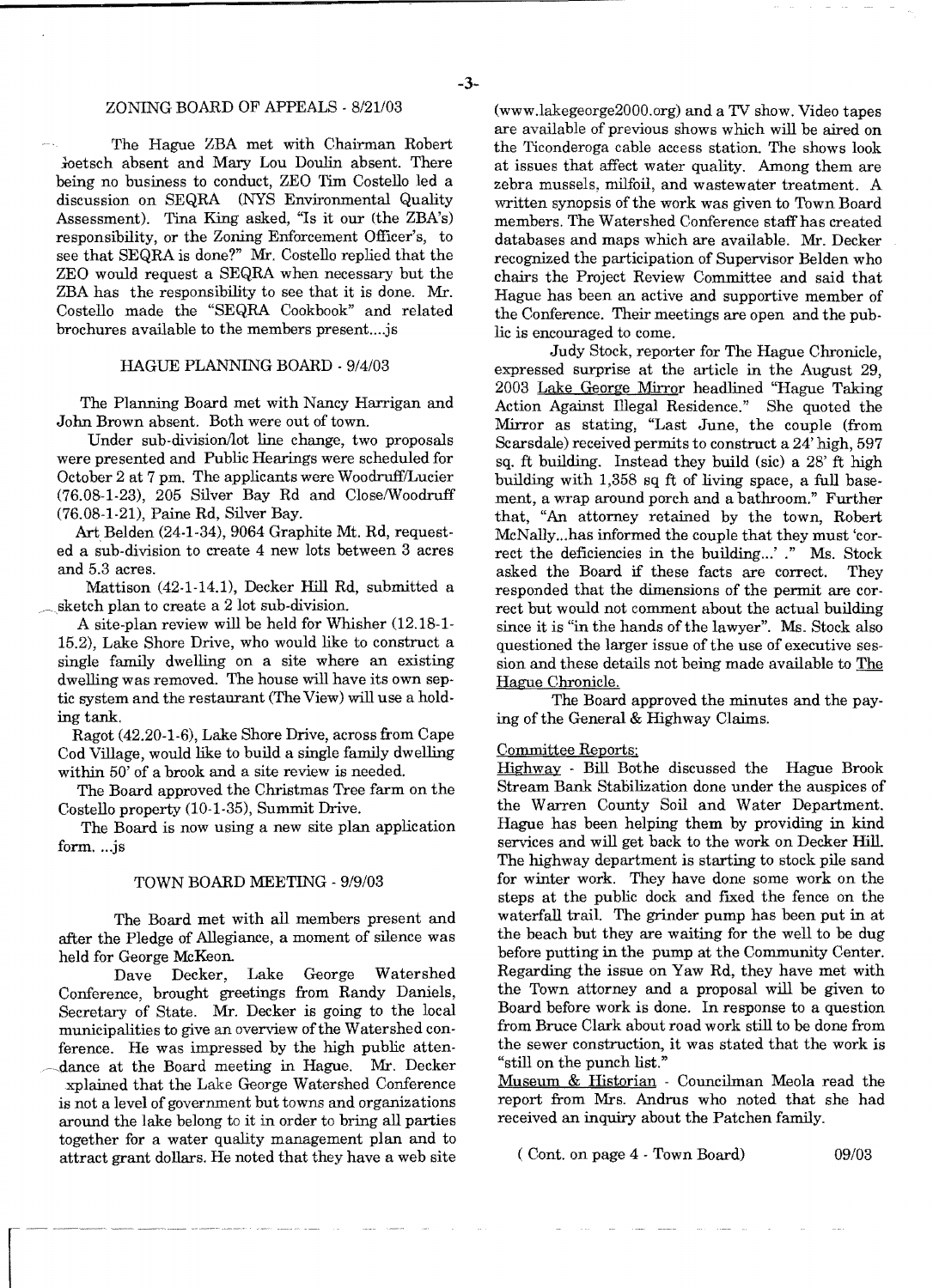$(Town Board - Cont. from page 3)$ 

Personnel - Councilman Meola reminded Department Heads that evaluation of all personnel is due by the end of September. The Personnel committee is having a meeting on training for the wastewater treatment plant operator.

Recreation/Promotion - Lisa Nagle is continuing on the downtown improvement plan and is working with the American Legion officers to show them what the property might look like if it were turned into a park.

Transfer and Recycling - The monthly income was \$7088.50. There were 14 loads taken to the burn plant and recycling center.

Unfinished business

The Board members discussed their 3-2 decision last month to tear down the old town hall. Councilman Hourigan felt that the decision was not based on knowing the numbers. Councilman Steitz noted that the building is not original, doesn't go with area now and needs a roof, underpinnings, foundation, and a well and "the mold in the building is atrocious." There was disagreement as to the number of parking spaces that would be generated. Councilman Meola stated that in the survey requesting input about the building there were 352 responses which indicated some degree to tear down the building. Letters were received by the Board on both sides of the issue but were not read at the meeting. The Board agreed to send out proposals to see how much it would cost to tear down the building including hauling away debris.

( Cont. on page 5 - Town Board)

# **Old Town Hall Survey Results**

The following are the results of the survey sent out to residents last spring on their choices for the use of the old Town Hall (west of the Hague Baptist Church on Rt 8). The survey was rather involved and it is difficult to get a real direction in the results but many people have asked, "What were the results, anyway?" Well, we have obtained the complete results and here they are.

One (1) is the highest preference, six (6) is the lowest preference.

For each option the number of choices for that preference is given.

Subtotals for 1-3 options and 4-6 options are given as well as totals.

The next line indicates % of people choosing that preference for that option.

Section A - Rank in preference order

| Decubit IX - Italia III preference<br>preferences:                      | 1                   | $\alpha$<br>$\boldsymbol{2}$ | $\boldsymbol{3}$         | $<1-3>$      |              | $\overline{4}$ | 5                | 6           | $4-6$           | Total          |      |
|-------------------------------------------------------------------------|---------------------|------------------------------|--------------------------|--------------|--------------|----------------|------------------|-------------|-----------------|----------------|------|
| Option 1- combined<br>museum, computer<br>center, library               | 142<br>37.0         | 61<br>15.9                   | 36<br>9.4                | 239<br>62.2% |              | 22<br>5.7      | 26<br>6.8        | 97<br>25.3  | 145<br>37.8%    | 384<br>100%    |      |
| Option 2 - computer<br>center, library only                             | 68<br>19.4          | 73<br>20.9                   | 57<br>16.3               | 198<br>56.6% |              | 38<br>10.9     | 30<br>8.6        | 84<br>24.0  | 152<br>43.4%    | 350<br>$100\%$ |      |
| Option 3 - Town<br>museum only                                          | 25<br>7.4           | 26<br>7.7                    | 50<br>14.8               | 101<br>30.0% |              | 57<br>16.9     | 53<br>15.7       | 126<br>37.4 | 236<br>70.0%    | 337<br>100%    |      |
| Option 4 - Sell<br>the building                                         | 101<br>26.9         | 25<br>6.6                    | 28<br>7.4                | 154<br>41.0% |              | 41<br>10.9     | 52<br>13.8       | 129<br>34.3 | 222<br>59.0%    | 376<br>100%    |      |
| Option 5 - Tear<br>building down/use<br>for parking lot                 | 51<br>14.5          | 35<br>9.9                    | 31<br>8.8                | 117<br>33.2% |              | 22<br>6.2      | 45<br>12.8       | 168<br>47.7 | 235<br>66.8%    | 352<br>100%    |      |
| Option 6 - Continue<br>lease to C of C for<br>Cartoon Museum            | 86<br>23.4          | 39<br>10.6                   | 59<br>16.0               | 184<br>50.0% |              | 38<br>10.3     | 31<br>8.4        | 115<br>31.2 | 184<br>50.0%    | 368<br>100%    |      |
| Section B - Would you approve using public funds for the options below? |                     |                              |                          |              |              |                |                  |             |                 |                |      |
| Enlarge/refurbish<br>Option 1                                           |                     |                              | $\gamma_{\rm es}$<br>167 | No<br>223    | Total<br>390 |                | $%$ Yes<br>42.8% |             | $%$ No<br>57.2% |                |      |
| Tear down/parking lot<br>Option 2                                       |                     |                              | 104                      | 273          | 377          |                | 27.6%            |             | 72.4%           |                |      |
| Option 3<br>Buy adjacent property                                       |                     |                              | 91                       | 269          | 360          |                | 25.3%            |             | 74.7%           |                |      |
| Option 4                                                                | Enlarge West Museum |                              |                          | 186          | 380          |                | 51.1%            |             | 48.9%           |                | 9/03 |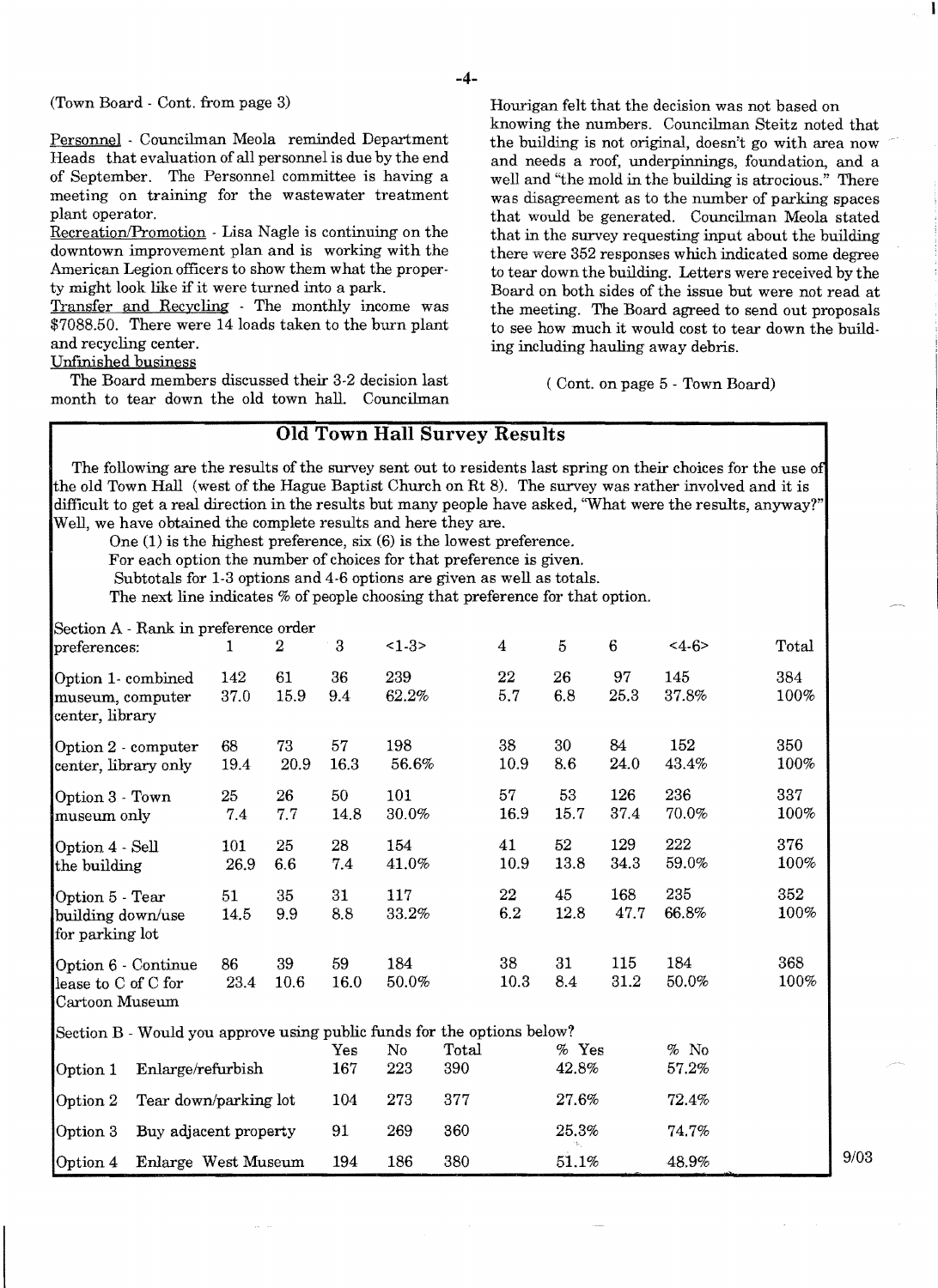# ( Cont. from page 4 - Town Board)

Communications & Petitions: The Costello family sent a ard of thanks to the Board. A letter from State Senator Betty Little was cited indicating a meeting on September 22 at 10 am in the Warren County Municipal Center on the Property Tax.

#### New Business:

The Board approved a motion to solicit proposals to deal with the moisture problem at the Community Center.

Supervisor Belden reported he had met with Arcady Bay property owners about people using the bay and "throwing stuff and using bad language." He indicat· ed getting in touch with the Lake George Park Commission and attorney Dominick Viscardi.

The Board approved a request by the Hague Seniors for use of the Community Center on Sat. Oct. II.

Five candidates were interviewed for the position of Wastewater Plant Trainee. The Board approved the appointment of Tim Costello starting on Oct 15th. They will advertise for a new Zoning Enforcement Officer.

Sewer Coordinator Tim Costello presented a written recommendation on changes in EDUs for certain properties. Much discussion ensued about the definitions and the sewer law, including statements by Bob Patchett who disagreed with the assessments applied to the Patchett properties. The Board approved the recommendations 3-2 with Hourigan, Megow and Meola voting in favor and Steitz and Belden opposed.

The Board approved the use of the Commuity Center by The Hague Chronicle for a Meet the Candidates Night on Thursday, October 9th from 7 - 9 pm.

The Board then voted to go into executive session. When they reconvened at 8:55 pm, they voted to "take the recommendations of the attorney" - presumably Mr. McNally. They also made a personnel decision on an employee leaving work early. They voted 4-1 (Megow opposed) to have only one full-time employee at the landfill. The operator will be full-time and the laborer will be part-time.

The meeting then adjourned as the results of the Republican primary were being tallied....js

#### LAKE GEORGE ASSOCIATION

The Helen V. Froehlich Foundation has awarded the LGA a grant of \$406,000 to continue progressive lake-saving initiatives. This is the tenth consecutive award from the Froehlich Foundation, which commended the LGA for its leadership and dedication. The LGA appreciates the consistent and generous support of the Froehlich Foundation.

The majority of the grant award will go to support ,GA's Lake Saving Projects. Advancement of stormwater management and erosion control projects along Lake Avenue in the Village of Lake George and Hague Brook in Hague are two such examples of Lake-Saving projects.

With the aid of the Froehlich Foundation, LGA, a Lake-Saving Projects program was launched successfully in 1994. The program was initiated with four remediation projects, and has since expanded to over 40 projects and is growing daily. Projects attempt to minimize or eliminate the negative impacts to Lake George, a water quality through stormwater management, stream corridor restoration and land-use management. The Foundation gave the LGA the capability to expand project work and to involve other organizations and agencies.

The LGA has produced a project map, which is available as a jpeg fIle, that details the location of projects around the lake. For a copy, please contact the LGA at 668-3558.

The LGA is a not-for-profit membership organization of people interested in working together to protect, conserve, and improve the beauty and quality of the Lake George Basin. Contact the LGA at (518)668 3558 or on the web at www.lakegeorgeassociation.org.

#### INTER-LAKES HEALTH EXPO

Inter-Lakes Health will be sponsoring a community Health Expo on Saturday, September 27 from lOAM-4PM. Located on the greens at Inter-Lake Health in Ticonderoga, it will include free health education and fun for all. Please join in this day of fun and education. There will be food and a bouncy-bounce for children.

# WEATHER NOTES by Mary Lou Doulin

The last half of August was exceedingly pleasant with temperatures in the 70s and 80s. We had a couple of showers but most days were classic late summer. The frrst five days of September became abruptly cooler and made a convincing statement that fall weather was about to actualize.

Then, beginning on the 6th of September we had, in my subjective opinion, nine continuous days with the most perfect conditions of the year. The exhilerating days and nights were spectacular in their clarity and depths of color although humidity returned on the 12th and made it feel like a sticky summer heat wave. As of September 15 it is still possible to enjoy swimming in Lake George. The water temperature is comfortable after the initial shock of entering. Actually conditions are more than delightful.

One hears much conversation about the planet Mars. August 27 at 4:51AM Mars was closer to the earth than it has been in at least 20 centuries. Because it was only about 35 million miles away, it appeared exceptionally radiant in the southeastern sky.



9/03

------

l<br>I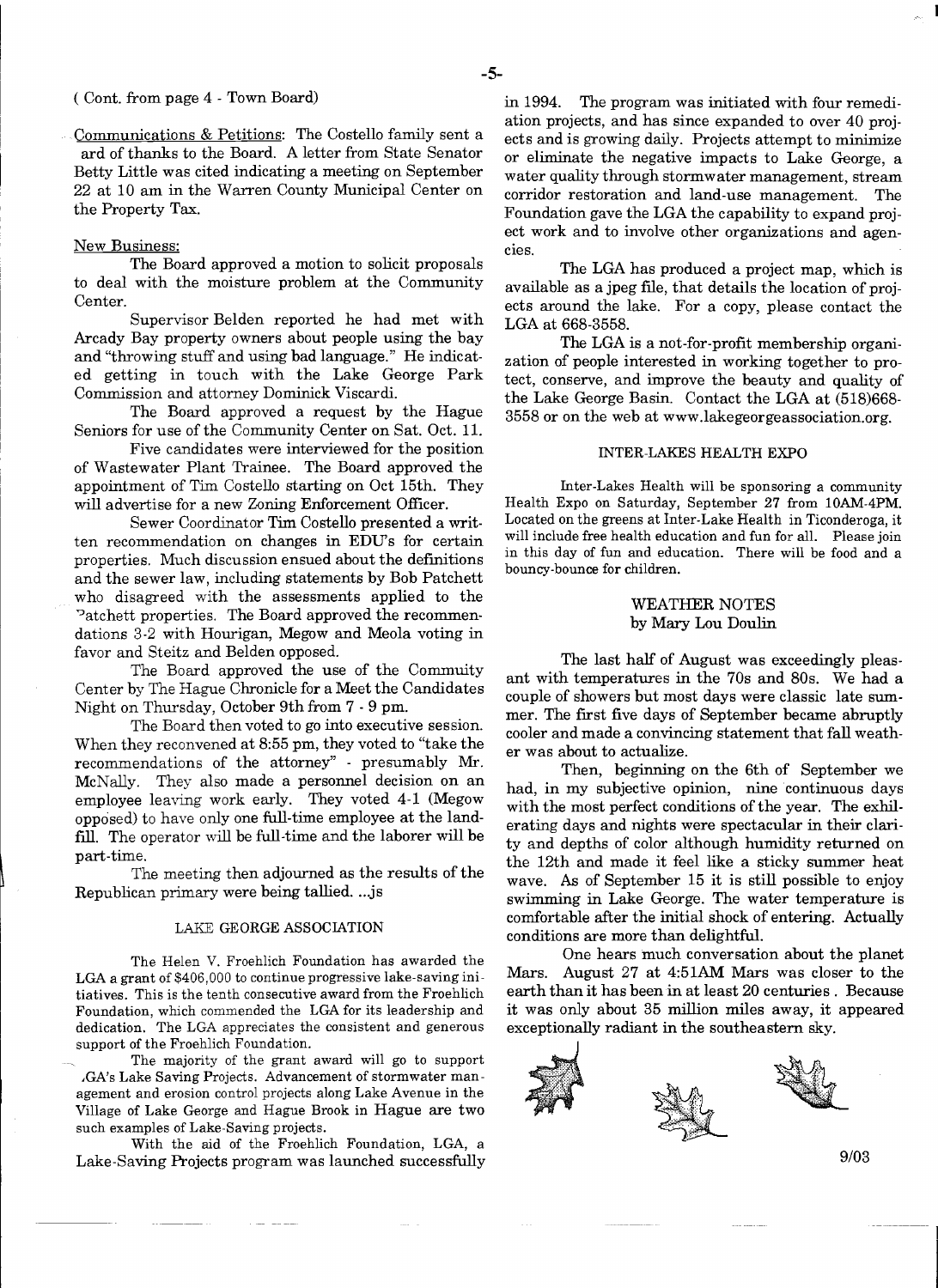# NATURE NEWS -6by Nancy Wotton Scarzello

As we enter into this season of abundance and harvest there is much activity in the natural world in preparation for the long winter ahead. Heralded by great waves of color displayed by the trees, we see the progression of the season slide down the mountain tops into the valleys below, with lakeside foliage the last to let go. Yellows, presented by beech, poplar, tamarack, birch & elm; orange and crimson in the maple; rosy brown in ash and oak are all enhanced by the deep green of pine and fir. Seeds from most plants fall to the earth or are carried by wind or animals in preparation for the seasons to come. Plants and trees develop plenty of fruits & seeds for both their own reproduction as well as providing the main food source for most of the birds that migrate through the area and the animals and birds that remain here throughout the winter. A chipmunk's cheeks will bulge with sugar maple seeds and ripe apples fill the bellies of the bear, fox, deer, porcupine, turkey and raccoon. Ash and birch seeds stay on the trees long into the winter providing vital food for the chickadees that stay. The fruits of hawthorn, roses and elderberry are ripe now too, signaling the peak of harvest time.

Most flowers have finished blooming by now except for a few like the bright yellow stars of witch hazel blossoms that are just now bursting open on the twigs. Asters and goldenrods persist too and are some of the last flowers to be visited by honeybees, hard at work now and vulnerable to bears who are especially active eating everything they can fInd to store enough fat to carry them through the next five months.

Now we hear the last songs of the white-throated sparrows and robins before they join the flocks of migratory birds heading south - some as far as Central and South America ~ for the winter. Most small migratory songbirds are on their way with juncos, woodcocks and fInches. Canada geese and snow geese can be viewed for a couple of weeks when thousands land at Dead Creek in Addison, VT and the annual fall migration of hawks, with thousands passing through as well, can be seen from most good vantage points - Mt. Philo in Charlotte, VT being one of the best. Both places are accessible by car within a 45 minute ride and well worth the trip. You can also watch for the silhouettes of migrating birds as they pass in front of the full moon on October 10th! Use binoculars or a spotting scope during the first two hours after the moon rises for the best view.

We humans use this time to move into the next season as well with the harvest of fruits, seeds and vegetables, making cider  $\&$  syrups, hunting and fishing for game, reaping the abundance of the year in growth. These days many of us mimic the migratory habits of the birds and head to warmer climates for the winter while the rest of us are busy like the bee and the bear doing everything we can to make ready for the winter months to come.

#### LAKE GEORGE PARK COMMISSION SUMMARY OF 2002 ACTIVITIES

| $\bullet$ Milfoil plants removed<br>$41,000+$                  |  |
|----------------------------------------------------------------|--|
| 1,600                                                          |  |
| 530                                                            |  |
| • Pollution investigation $\ldots \ldots \ldots \ldots$<br>-22 |  |
| • Boats and docks registered  22,600                           |  |
| • Zebra Mussel voluntary boats inspections 4,500               |  |
| 192                                                            |  |
| • Revenue collected \$893,000                                  |  |

#### UPDATE ON EAGLE IN HAGUE (1893)

Last month we quoted from the Lake George Mirror of July 18 2003, which had a column excerpted from the Mirror of July 15, 1893. It dealt with an eagle which had landed on the bow of a boat of a Hague resident and taken to shore in Hague. Just so you won't be kept in suspense any longer as to what happened to the eagle, in the July 29, 1893 Mirror it stated: "The eagle in Hague was liberated Sunday. The great bird flew a short distance up the road and then departed for pastures new across the lake. Some say that the eagle carried a little bird on its back but they must have been looking through the heavy bottom of a glass tumbler." ... Published in the August 1, 2003 edition of The Lake George Mirror.

#### ATTENTION POND OWNERS

The Warren County Soil and Water Conservation District has FISH for SALE! This is the eighth year of our expanded program, which includes species other than trout. Brook, Brown and Rainbow Trout; Largemouth and Smallmouth Bass; and Minnows! If you're interested in stocking your pond, contact the District at 51 Elm Street in Warrensburg (located behind the Warrensburg Chamber of Commerce/Senior Citizen's Center in the former Sheriff's Substation) or call 623 3119 )(Mon - Fri 8AM-4:30PM). You may also contact us at our E-mail address: john12@nycap.rr.com. Or get an order form on-line at: www.warrenswcd.org. The deadline for ordering is Friday, Oct. 3, 2003. Pickup will be Oct. 10, 2003.



9/03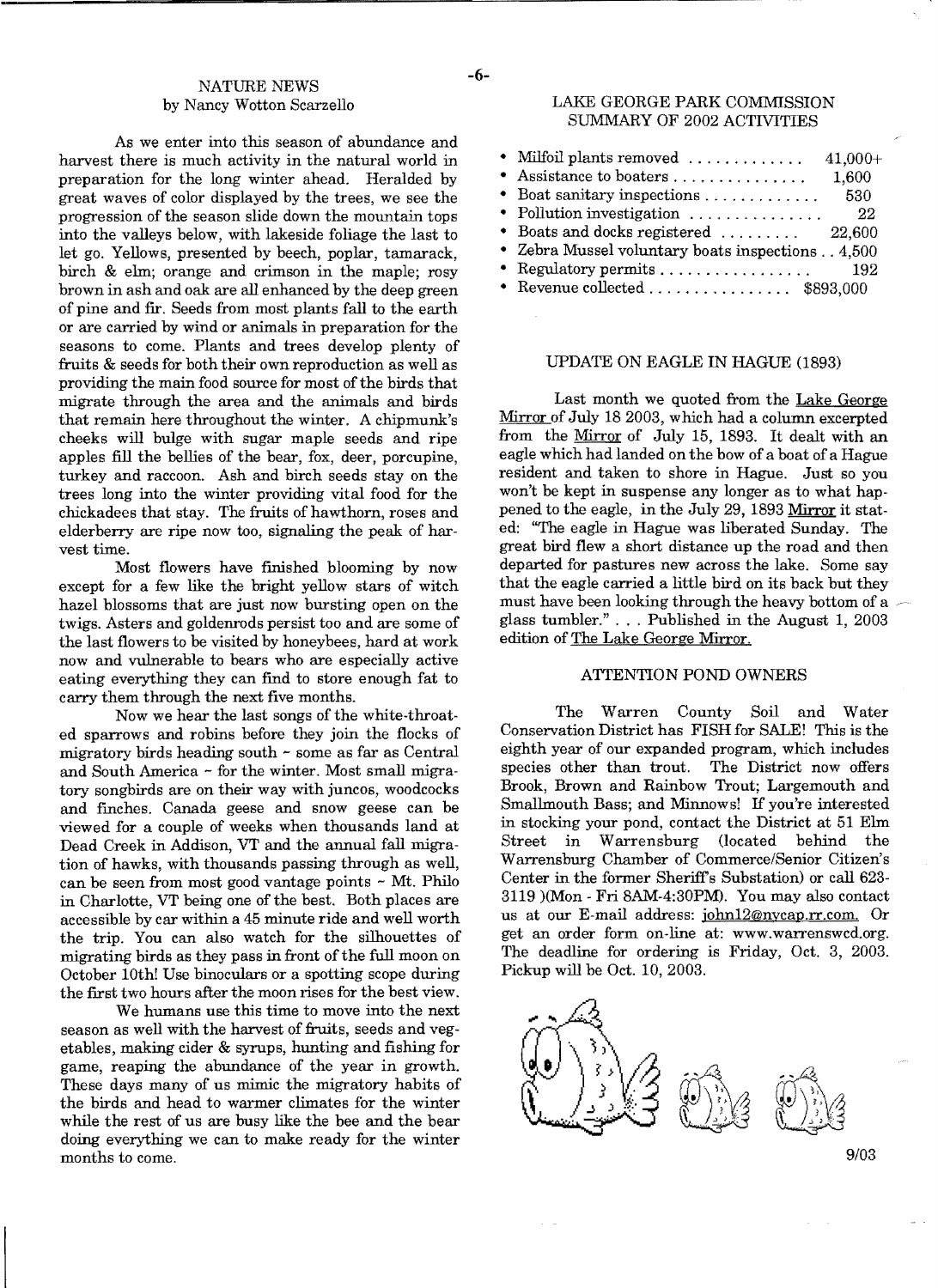lORN: A girl, Alexandra Marie, to Charlene Aimee ,.Fort) and David Ehmann on July 19, 2003 in Albany, NY. Char and Dave reside in Lake George. Alexandra's maternal grandmother is Hague Postmaster Jacqueline Lambert Fort, her maternal great grandfather is William Beach Lambert, Silver Bay. Her maternal grandfather is the late Charles Fort and her paternal grandparents are Christina and Kenneth Galarneau of Loudonville and David Ehmann of Albany.

BORN: A boy, Rodger David Martin Premo, to Eileen and David Premo, Ogdensburg, NY on August 1, 2003. He is the great grandson of Carol and Marty Brown, Pine Cove Road, Hague.

MARRlED: Brycen Garrison, son of George and Ronni Garrison, Hague to Johna Abby, Denver CO on August 22 in Denver.

MARRIED: Moriah Murdock Rottier, daughter of Steve and Pam Rottier, Pine Cove Rd., Hague, to Eric Michael Agovino in the Helen Hughes Memorial Chapel at Silver Bay on September 13, 2003.

DIED: George A. McKeon, 66, North Granby, CT and Pine Cove Rd., Hague on September 5, 2003. Mr. .dcKeon is survived by two sons, John and Thomas and three daughters, Alice Simoniello, Lisa Rhinehart and Alicia Atik.

# TICONDEROGA HIGH SCHOOL OPEN HOUSE

Ticonderoga High School will hold it's annual open house on Wednesday, September 17, 2003, from 7:00 PM - 9:00 PM. The evening will begin with a presentation in the cafeteria and then proceed to scheduled "periods" for parents to experience their student's daily schedule. All members of the community are encouraged to attend this evening.

#### ROTARY CLUB KAYAK WINNER

The Rotary Club of Northern Lake George drew the name of the winner of it's kayak raffle on Labor Day in the Town Park. Much to her surprise and good luck, Joanne DeFranco was the big winner. The club took a picture of her in the kayak which appeared in the September 13 issue of the Times of Ti. Congratulations Joanne and thanks to all the many people who took part in the raffie. Better luck next time!

# "HAGUE IS PANTING"

The following was excerpted from The Lake George Mirror, dated September, 1893. and published in the September 12,2003 issue in the weekly column 'W.

*SOUNDINGS* H. Tippetts'Lake George":

"A friend writing from Hague says that Hague is panting. It has had no breathing time for the past four or five weeks. 'We have had hops or entertainments every evening for three weeks. Most of the people here who go out in society have not closed an eye until two or three in the morning. There is no change for next week. Teas, luncheons, dinners and suppers." Ed: Methinks we should get back in the groove again!

### LOCAL MAN IN GUINNESS BOOK OF RECORDS

Rick Belden, son of Dan and Janice Belden Hague and a 1990 graduate of Ticonderoga High School, has been listed in the Guinness Book of Records for having ripped 19 phone directories in half, each with 1494 pages, in three minutes, to set a new world record. Guinness was so impressed with his tripling the world record that they did a feature article in the "Feats of Strength" section.

Hague residents will remember that two years ago he made a guest appearance at The Hague Hoax Fest in Hague and pulled a fire truck across the beach parking lot. He won the 2000 Mack Truck World's Strongest Man title in 2000 by pulling a 40,000 pound tractor trailer 20 feet up an incline in 15.6 seconds. Besides the tractor pull Belden also competed in seven other events - a seated tractor trailer, hand-over-hand pull; a sprint carrying a 225 pount beer keg; and obstacle course carrying 175 pounds in each hand; and three different wheel barrow races pushing weights of 300, 400, and 500 pounds.

Rick now lives in Charlotte, NC where he owns a consulting frrm and works for Hammer Strength Corp. which manufactures fitness equipment for professional and Olympic athletes.

He hopes to visit Hague in February and work with the kids in the high school while he is here.

#### (Con't from back page - page 8 - LIGHTS OUT)

The next day dawned sunny and hot. Bloomberg suggested that all non-essential employees take the day off. Since I wasn't eager to walk UP the 56 stories I had walked down the day before, I gladly admitted to myself that I was most definitely non-essential. And since the battery of my cell phone was empty by this point, nobody could call me to tell me anything different. It was a great day to explore the eerily quiet city. Nearly all stores were closed, the streets were relatively empty and busses were free of charge since the ticket machines weren't working.

Some people might view New Yorkers as surly and rude, but I have to hand it to them -- they know how to pull together in an emergency. And it's a good thing, since between the terrrorist attacks, threatened transit strikes, blizzards and now power outages, they seem to have had more than their share of them lately. ..Ginger Henry-Kuenzel 9/03